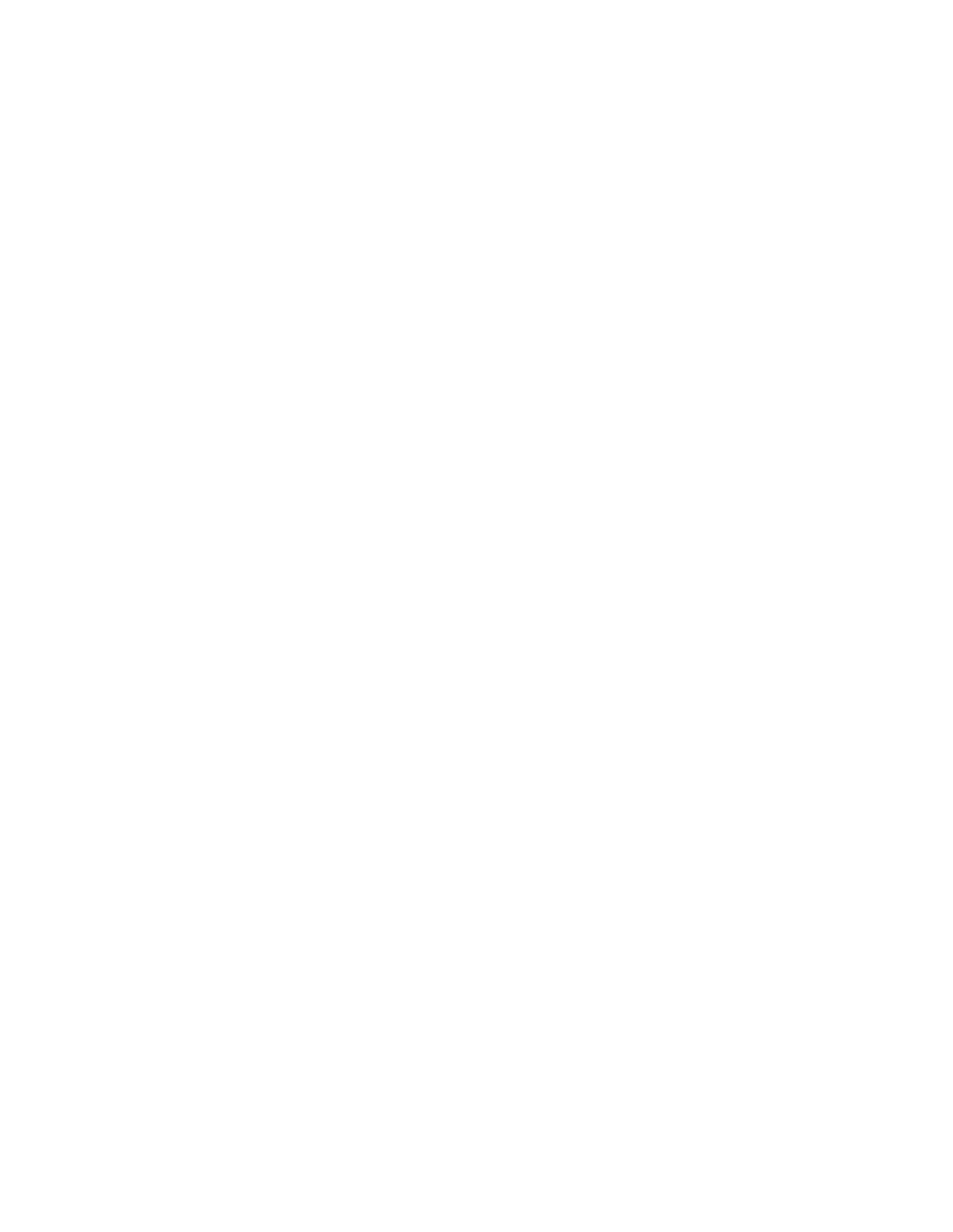#### **KITE, Justice.**

[¶1] After undergoing a mental evaluation which indicated he was competent to stand trial, David Follett pled guilty to one count of third degree sexual assault in violation of Wyo. Stat. Ann.  $\S\S 6-2-304(a)(i)$  and  $6-2-306(a)(iii)$  (LexisNexis 2005). The district court sentenced him to a term of ten to twelve years in the state penitentiary, and Mr. Follett appealed. Mr. Follett also filed a motion to withdraw his guilty plea, claiming the district court should have ordered a second mental evaluation before accepting the plea. The district court denied Mr. Follett's motion to withdraw his guilty plea, and he appealed that determination, as well. Mr. Follett's two appeals were consolidated for decision. We affirm.

#### **ISSUES**

[¶2] Mr. Follett presents the following issues on appeal:

- I. Was the appellant's right to due process violated when the court accepted his guilty plea?
- II. Whether the denial of the motion to withdraw guilty plea was an abuse of discretion?

The State presents a single appellate issue:

Whether the court properly accepted appellant's guilty plea and whether it abused its discretion in denying appellant's subsequent motion to withdraw the plea after sentencing?

### **FACTS**

[¶3] Mr. Follett lived next door to the thirteen-year-old female victim and her family. He and his wife were well-acquainted with the victim's family, and the victim and her younger sister often visited the Follett home. Approximately two years before the charged offense, Mr. Follett told the victim's father angels had directed him to teach the victim about sex. He claimed he would have to answer to Gideon's sword if he did not obey the angel. The men agreed Mr. Follett should not be alone with the victim. Nevertheless, in July of 2003, Mr. Follett, who was sixty-five years old, had sexual intercourse with the young girl in his motor home which was parked outside his residence. Shortly thereafter, Mr. Follett confessed to the victim's father that he had "broken his trust."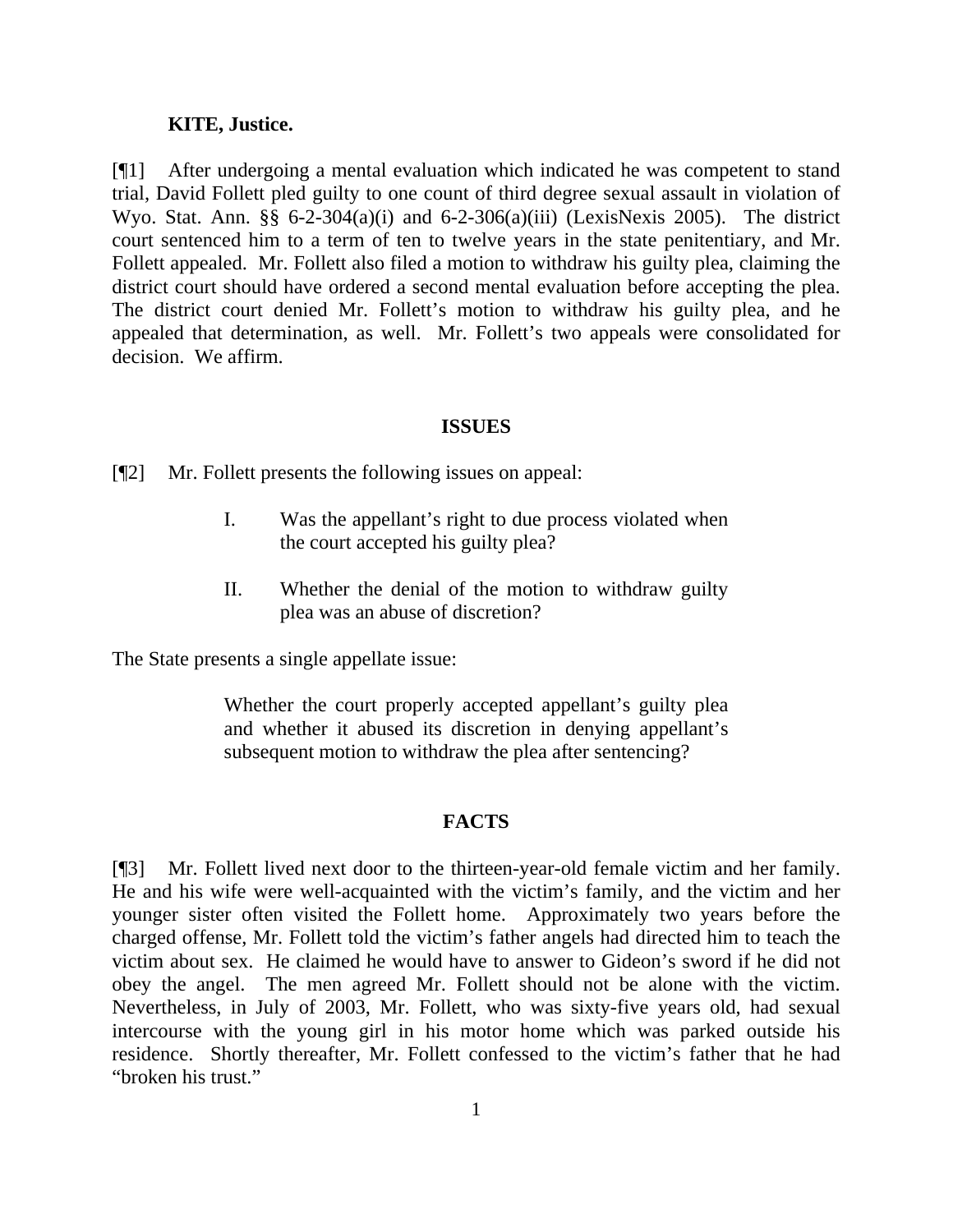[¶4] The State charged Mr. Follett with one count of third degree sexual assault in violation of Wyo. Stat. Ann.  $\S$  6-2-304(a)(i) and 6-2-306(a)(iii). Through his attorney, Mr. Follett filed a motion for a mental evaluation and stay of the proceedings pursuant to Wyo. Stat. Ann. §§ 7-11-301(a) and 7-11-304(d) (LexisNexis 2005). The circuit court entered an order granting the defense motion, and a mental health professional evaluated Mr. Follett on September 25, 2003. The evaluator filed a report on October 13, 2003, indicating she had no concerns about Mr. Follett's competence to stand trial. The report also concluded Mr. Follett did not meet the threshold criteria for a defense of not guilty on the basis of mental defect because he admitted he knew what he was doing was wrong when he committed the offense.

[¶5] Mr. Follett waived his preliminary hearing and the case was bound over to the district court on October 24, 2003. The district court arraigned him on November 13, 2003, at which time Mr. Follett pleaded not guilty, not guilty by reason of mental illness and not triable because of mental defect. Trial was set for February 17, 2004. An order setting a change of plea hearing was subsequently entered, and the hearing was held on February 6, 2004. Mr. Follett pled guilty to the charge without the benefit of a plea agreement. He provided a factual basis for the guilty plea, and the district court accepted his plea. The district court subsequently sentenced Mr. Follett to serve not less than ten nor more than twelve years in the Wyoming State Penitentiary. He filed a notice of appeal of the judgment and sentence on April 26, 2004.

[¶6] Mr. Follett retained new defense counsel who filed a motion to withdraw his guilty plea. The defense argued, since Mr. Follett entered pleas of not guilty and not triable because of mental illness or defect after the competency evaluation was completed, the district court should have *sua sponte* ordered a second evaluation before it accepted his guilty plea.<sup>[1](#page-3-0)</sup> The district court denied Mr. Follett's motion to withdraw his guilty plea, and he appealed to this Court. Mr. Follett's two cases were consolidated for decision on appeal.

l

<span id="page-3-0"></span><sup>&</sup>lt;sup>1</sup> There was some confusion in the record because the mental evaluation report was not included as part of the official district court record and the other circuit court documents pertaining to the evaluation proceedings were not delivered to the district court when Mr. Follett was bound over for trial. However, the record was supplemented on appeal pursuant to W.R.A.P. 3.04 and is now complete. Mr. Follett does not contest the supplementation of the record on appeal.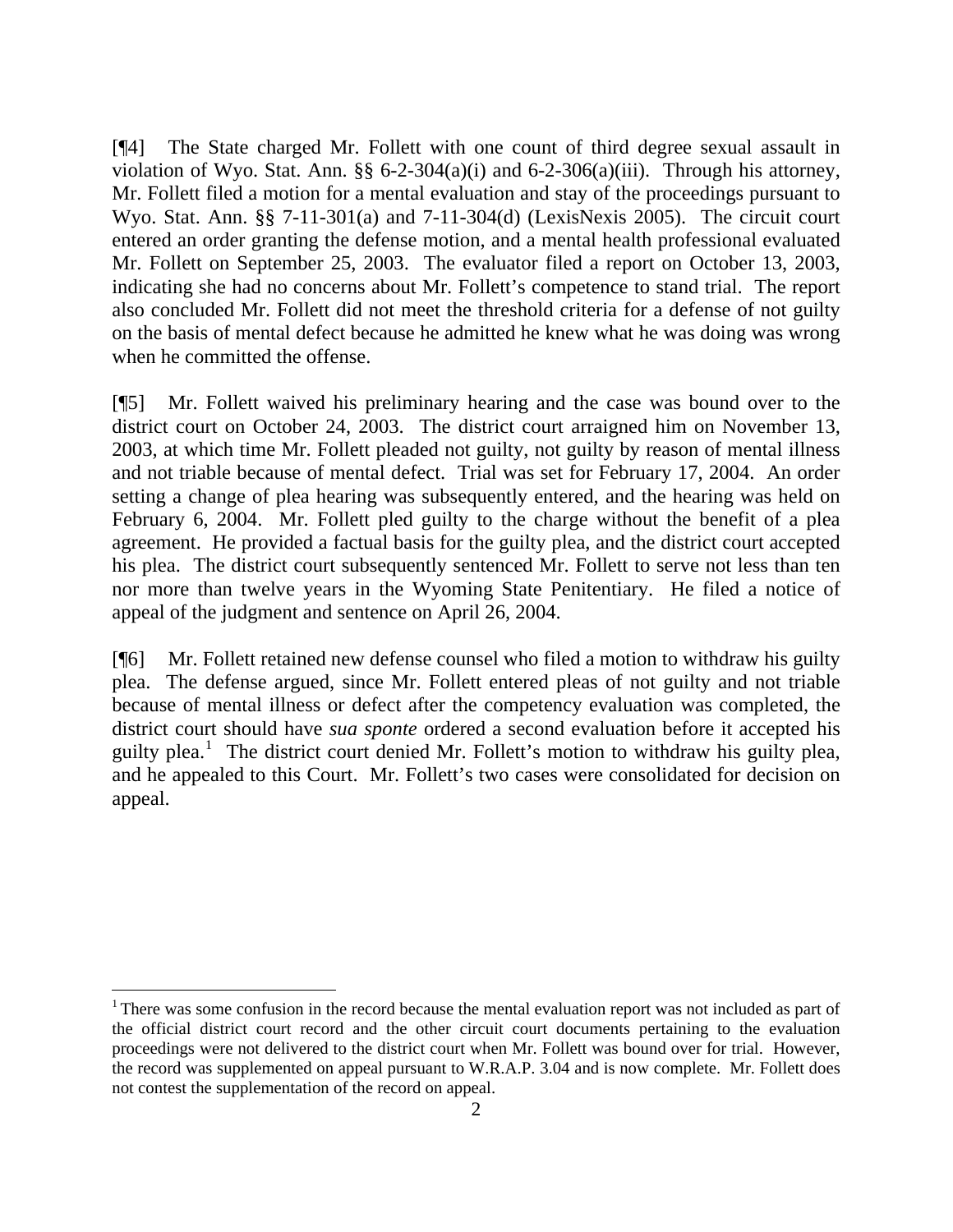### **DISCUSSION**

#### *Competency Procedures*

[¶7] Mr. Follett argues his right to due process was violated because the district court did not follow the statutorily mandated procedures for determining whether he was competent to proceed with the trial court proceedings. In particular, he claims the district court should not have accepted his guilty plea without ordering a competency hearing.

[¶8] "A criminal defendant may not be tried unless he is competent, and he may not waive his right to counsel or plead guilty unless he does so "competently and intelligently." *Godinez v. Moran,* 509 U.S. 389, 396, 113 S.Ct. 2680, 125 L. Ed. 2d 321 (1993), quoting *Johnson v. Zerbst,* 304 U.S. 458, 468, 58 S.Ct. 1019, 82 L. Ed. 1461 (1938). The same standard of competency applies whether a defendant goes to trial or pleads guilty. *Godinez,* 509 U.S. at 398. The United States Supreme Court has ruled that a defendant is competent, under the standards of due process, if he has '"sufficient present ability to consult with his lawyer with a reasonable degree of rational understanding' and has 'a rational as well as factual understanding of the proceedings against him.'" *Godinez,* 509 U.S. at 396, quoting *Dusky v. United States,* 362 U.S. 402, 80 S.Ct. 788, 4 L. Ed. 2d 824 (1960) (per curiam). The determination of whether a defendant is mentally fit to proceed must be made by the trial court. *Hayes v. State,* 599 P.2d 558, 563 (Wyo. 1979). "It is not in the nature of a defense to the charge. It is a threshold issue, necessary to be resolved to prevent a violation of due process through conviction of a person incompetent to stand trial." *Id.* Moreover, the competency requirement continues from the time of arraignment through sentencing. *See Godinez,*  509 U.S. at 403 (Kennedy, J., concurring); *deShazer v. State,* 2003 WY 98, ¶ 20, 74 P.3d 1240, 1248 (Wyo. 2003).

[¶9] Wyo. Stat. Ann. § 7-11-301 *et. seq*. sets forth the requirements for determining whether a criminal defendant is competent to stand trial. The statutes are designed to protect criminal defendants' due process rights. *deShazer,* 2003 WY 98, ¶ 26, 74 P.3d at 1251. Under the principles articulated in *Godinez* and the clear language of the statutes, the statutory requirements pertain to all trial court proceedings, including change of plea proceedings. Wyo. Stat. Ann. § 7-11-303 (LexisNexis 2005) provides, in pertinent part:

> (a) If it appears at any stage of a criminal proceeding, by motion or upon the court's own motion, that there is reasonable cause to believe that the accused has a mental illness or deficiency making him unfit to proceed, all further proceedings shall be suspended.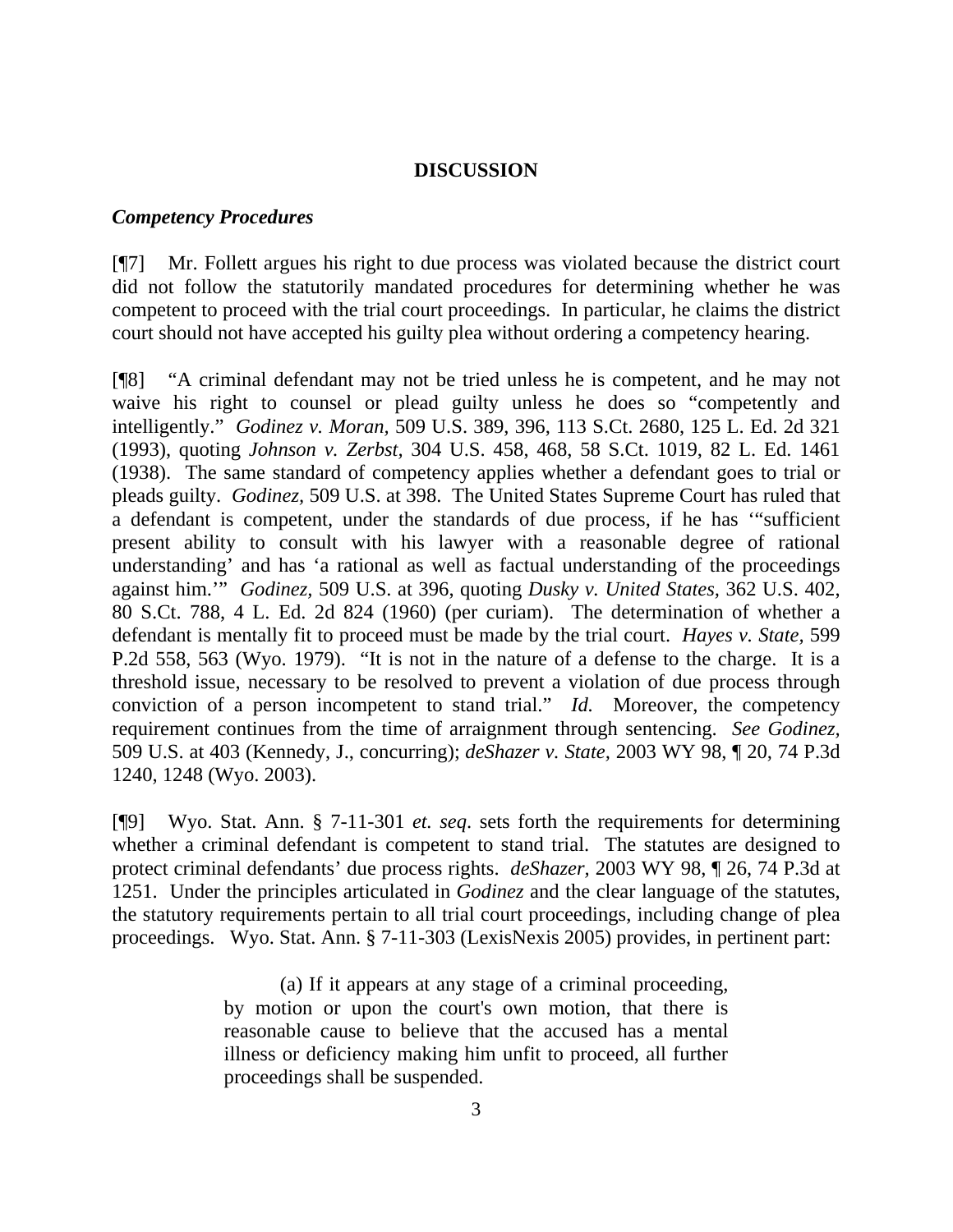(b) The court shall order an examination of the accused by a designated examiner. The order may include, but is not limited to, an examination of the accused at the Wyoming state hospital on an inpatient or outpatient basis, at a local mental health center on an inpatient or outpatient basis, or at his place of detention.

\* \* \*

 (d) The clerk of court shall deliver copies of the report to the district attorney and to the accused or his counsel. The report is not a public record or open to the public. After receiving a copy of the report, both the accused and the state may, upon written request and for good cause shown, obtain an order granting them an examination of the accused by a designated examiner of their own choosing.

Wyo. Stat. Ann. § 7-11-304 (LexisNexis 2005) provides specific protections when a defendant pleads not guilty or not triable on the basis of mental illness or defect. That statute provides, in relevant part:

\* \* \*

(d) In all cases where a plea of "not guilty by reason of mental illness or deficiency" is made, the judge shall order the defendant examined as provided in W.S. 7-11-303(b). If an examination provided in W.S. 7-11-303(b) was made, the report may be received in evidence and no new examination shall be required unless, in the discretion of the court, another examination is necessary. Within five (5) days after receiving a copy of the report, both the accused and the state, upon written request, may obtain an order granting them an examination of the accused by a designated examiner of their own choosing. The clerk of court shall deliver copies of the report or reports to the district attorney and to the accused or his counsel. All reports required by this subsection shall conform to the requirements of W.S.  $7-11-303(c)$ . These reports are not public records or open to the public.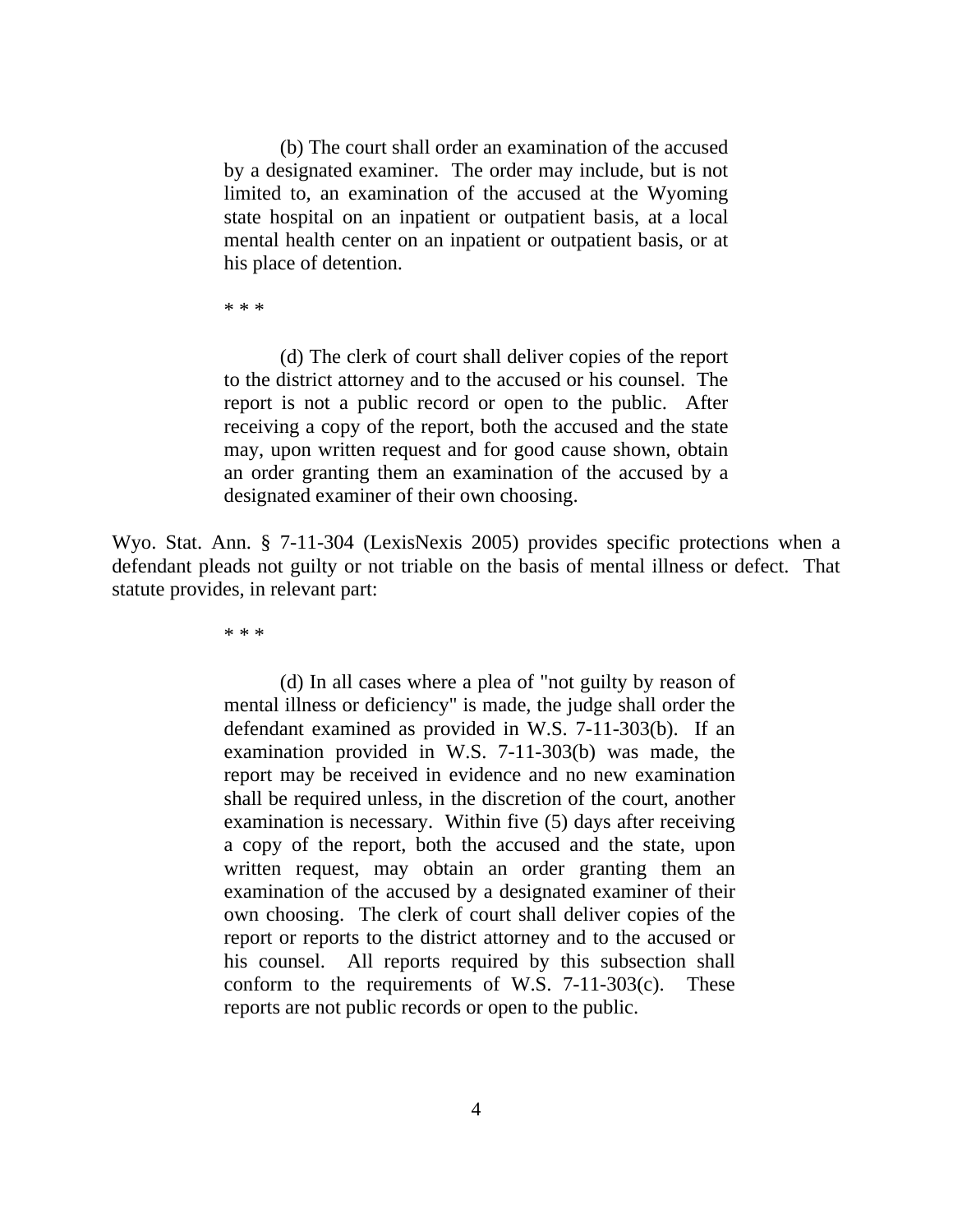[¶10] In *deShazer,* 2003 WY 98, ¶ 12, 74 P.3d at 1244-45, we adopted the standards articulated by the United States Court of Appeals for the Tenth Circuit to review competency issues.

> Although competence is a factual issue, that term . . . is not self-defining. Because competency to stand trial is an aspect of substantive due process, . . . the legal standard by which competency is to be evaluated is constitutionally mandated. Accordingly, the components of that standard, required as they are by the Constitution, do not vary according to the views of a particular court. The Constitution can require but one gauge against which to determine whether, because of his mental condition, a defendant's due process rights are violated by requiring him to stand trial. The content of the standard of competency is therefore a question of law which we review de novo.

*Id.* (citations omitted). We look to the following standard in evaluating the sufficiency of the processes used by the trial court in determining whether a defendant is competent to continue with legal proceedings:

> Once the trial court has "evaluated a defendant's competency by the correct standard, the second inquiry on review is whether the trial court's determination of a defendant's competency is fairly supported by the record of the proceeding at which the determination [is] made. . . . In other words, the substantial evidence standard of review governs the second inquiry." [*State v*.] *Soares*, 916 P.2d [1233], 1251 [(Haw. Ct. App. 1996)].

*deShazer,* 2003 WY 98, ¶ 13, 74 P.3d at 1244-45.

[¶11] Prior to being bound over to the district court for a trial, Mr. Follett filed a motion to suspend the proceedings and for a mental evaluation. The circuit court granted the defense motion, and the resulting evaluation concluded:

> It can be stated with a reasonable degree of psychological certainty that Mr. Follett has the basic capacity to comprehend his position, understand the nature and object of the proceedings against him, conduct his defense in a rational manner, and the ability to cooperate with his counsel to the end that a defense may be interposed on his behalf.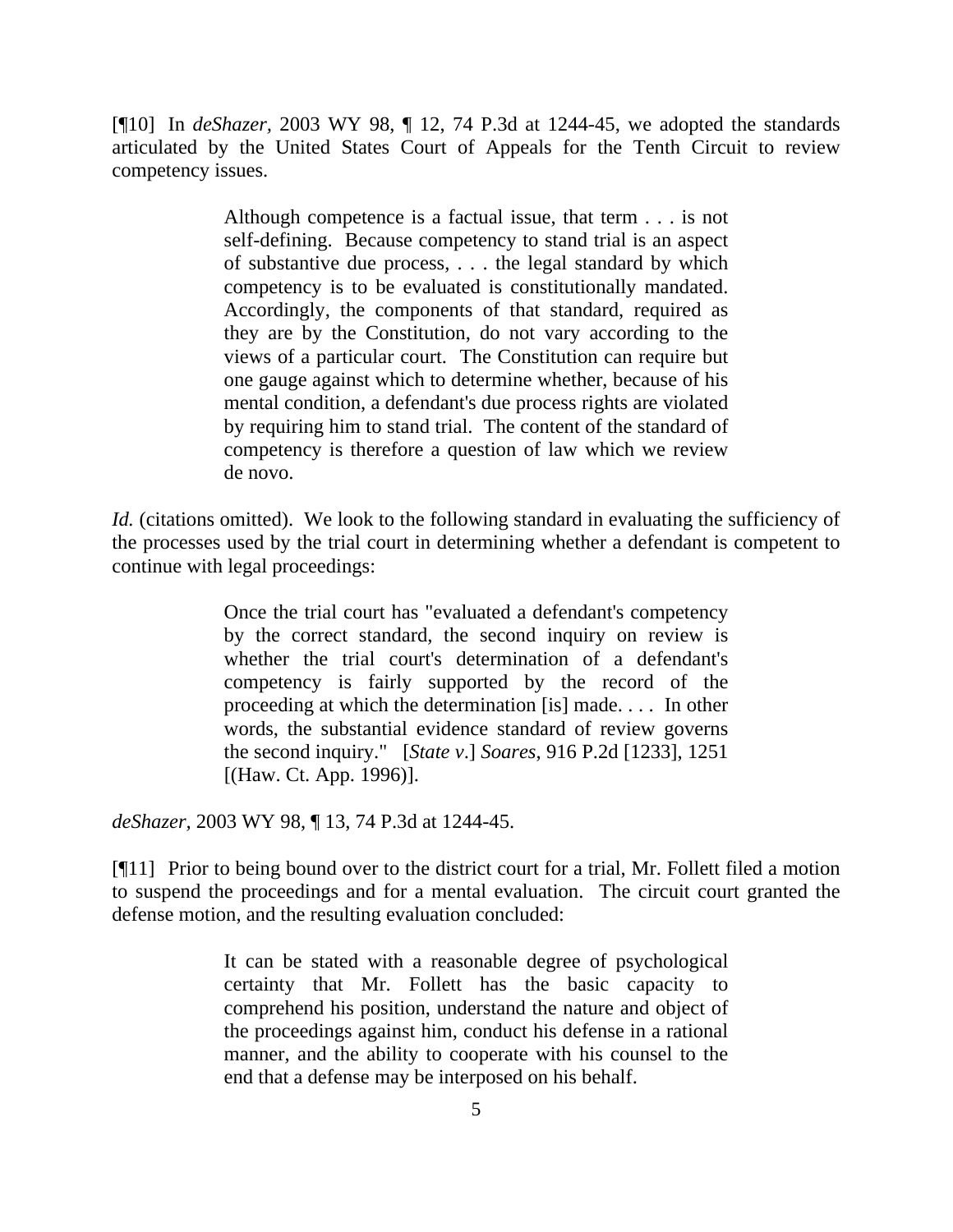Neither Mr. Follett nor the State objected to the report or requested a second evaluation in accordance with Wyo. Stat. Ann.  $\S$  7-11-303(d) or  $\S$  7-11-304(d). Mr. Follett subsequently waived his preliminary hearing and the circuit court bound him over to the district court for trial. The district court arraigned Mr. Follett on November 13, 2003, and he entered pleas of not guilty, not guilty by reason of mental illness and not triable by reason of mental deficiency.

[¶12] On appeal, Mr. Follett argues the district court should have *sua sponte* ordered a second evaluation after he pleaded not guilty by reason of mental illness. He claims a second evaluation following his plea was mandated by the language in Wyo. Stat. Ann. § 7-11-304(d) which states: "[i]n all cases where a plea of not guilty by reason of mental illness or deficiency is made, the judge shall order the defendant examined as provided in W.S. 7-11-303(b)." He also complains the district court violated the statutory requirements by failing to make an express finding on the record that he was competent.

[¶13] Mr. Follett did not object to the results of the first evaluation or request another evaluation as he was entitled to by the statutes. Thus, the results of the first evaluation did not trigger additional obligations. Wyo. Stat. Ann. § 7-11-304(d) sets out the requirement for an examination when a defendant enters a mental illness plea; however, it also specifically states that if an evaluation has already been performed, then "the report may be received in evidence and no new examination shall be required unless, in the discretion of the court, another examination is necessary." The clear language of Wyo. Stat. Ann. § 7-11-304(d) allowed the court to rely on the initial examination, so long as it did not deem another examination was necessary. Moreover, although it is good practice for the district court to make an express finding of competency after a mental health evaluation, the district court's failure to do so in this case was not erroneous. In *Hayes,*  we held the district court did not err by failing to enter a specific order regarding the defendant's competency to stand trial. *Hayes*, 599 P.2d at 568. As in this case, there was no conflicting evidence about the defendant's competency resulting from the mental health evaluation and there was but one ruling which the record would support. *Id.* 

[¶14] Other cases have followed procedural paths similar to Mr. Follett's case. In *Smith v. State,* 871 P.2d 186 (Wyo. 1994), Mr. Smith was charged with two counts of first degree murder. Prior to his arraignment, the trial court ordered the procedures suspended for an evaluation of Mr. Smith's competency to stand trial. *Id.* at 187. After the trial court determined he was fit to proceed, Mr. Smith was arraigned and pled not guilty and not guilty by reason of mental illness or deficiency. *Id.* Mr. Smith subsequently changed his plea to guilty. *Id.* On appeal, this Court concluded his guilty plea was unconditional and, consequently, he waived all non-jurisdictional defenses. *Id.* at 190. There was no contention that the trial court was required to order Mr. Smith to undergo another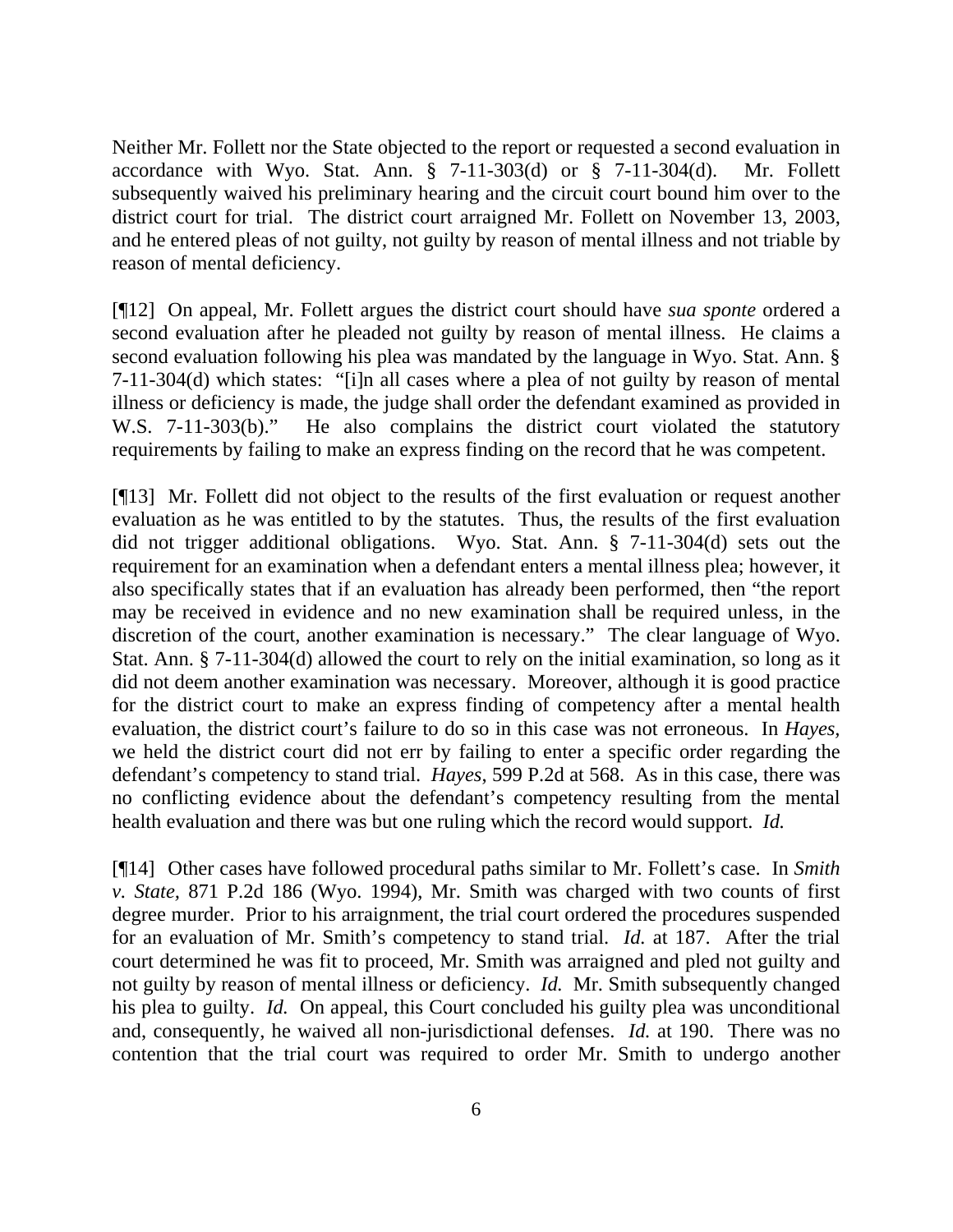competency evaluation simply because he pled not guilty by reason of mental illness after the competency evaluation was completed. *Id.* 

[¶15] Mr. Follett maintains the competency requirement is continuing and the evaluation in circuit court was insufficient to comply with the statutory requirements. We agree the district court has a continuing duty to monitor whether a defendant's competency should be evaluated. This continuing duty is recognized by both our statutes and our case law. *See* Wyo. Stat. Ann. §§ 7-11-303 and 7-11-304; d*eShazer,* 2003 WY 98, ¶ 26, 74 P.3d at 1251*.* However, unless the parties avail themselves of the procedures for contesting an evaluation pursuant to Wyo. Stat. Ann. § 7-11-303(d), there must be some basis for the district court to conclude additional evaluations are warranted. In other words, there must be "reasonable cause to believe the accused has a mental illness or deficiency making him unfit to proceed" before other evaluations are mandated. Wyo. Stat. Ann. § 7-11-303(a).

[¶16] Mr. Follett points to statements made in association with his sentencing as evidence his competence was questionable. His wife and son both testified he had not been the same since he suffered a heart attack and underwent heart bypass surgery several years before, and they testified Mr. Follett needed mental help. This evidence did not, however, trigger the need for a second evaluation because those same circumstances existed when the initial evaluation was conducted. Furthermore, the district court acknowledged it was cognizant of Mr. Follett's potential mental health issues and paid particular attention to those matters during all court proceedings. Mr. Follett points to nothing in the record to indicate his mental health situation changed between the time of the evaluation and the change of plea hearing.

[¶17] Because Mr. Follett did undergo a mental evaluation and there was no indication his mental health changed after the evaluation, this case is substantively different from *deShazer.* "The status of deShazer's mental health was in question from the very outset of this case," and, yet, no evaluation was ordered prior to his trial. *deShazer,* 2003 WY 98, ¶ 14, 74 P.3d at 1245. The evidence of his diminished capacity included "taperecorded 'rantings' and typewritten and handwritten letters and notes, most of which might have raised the specter of mental illness or incompetency even in the mind of a lay observer." *deShazer*, 2003 WY 98, ¶ 15, 74 P.3d at 1245. In addition, the prosecution called the district court's attention to the fact "deShazer's father had attempted to have his son involuntarily committed to a mental hospital shortly before the crimes were committed because he believed his son to be obsessed with the victim, severely depressed, and suicidal." *deShazer,* 2003 WY 98, ¶ 16, 74 P.3d at 1249. Similarly, defense counsel indicated, on several occasions, he was concerned about deShazer's state of mind. *deShazer,* 2003 WY 98, ¶¶ 16-18, 74 P.3d at 1249. The district court did not, however, order deShazer to undergo a mental evaluation. On appeal, we concluded the district court erred by failing to *sua sponte* order the proceedings suspended and a mental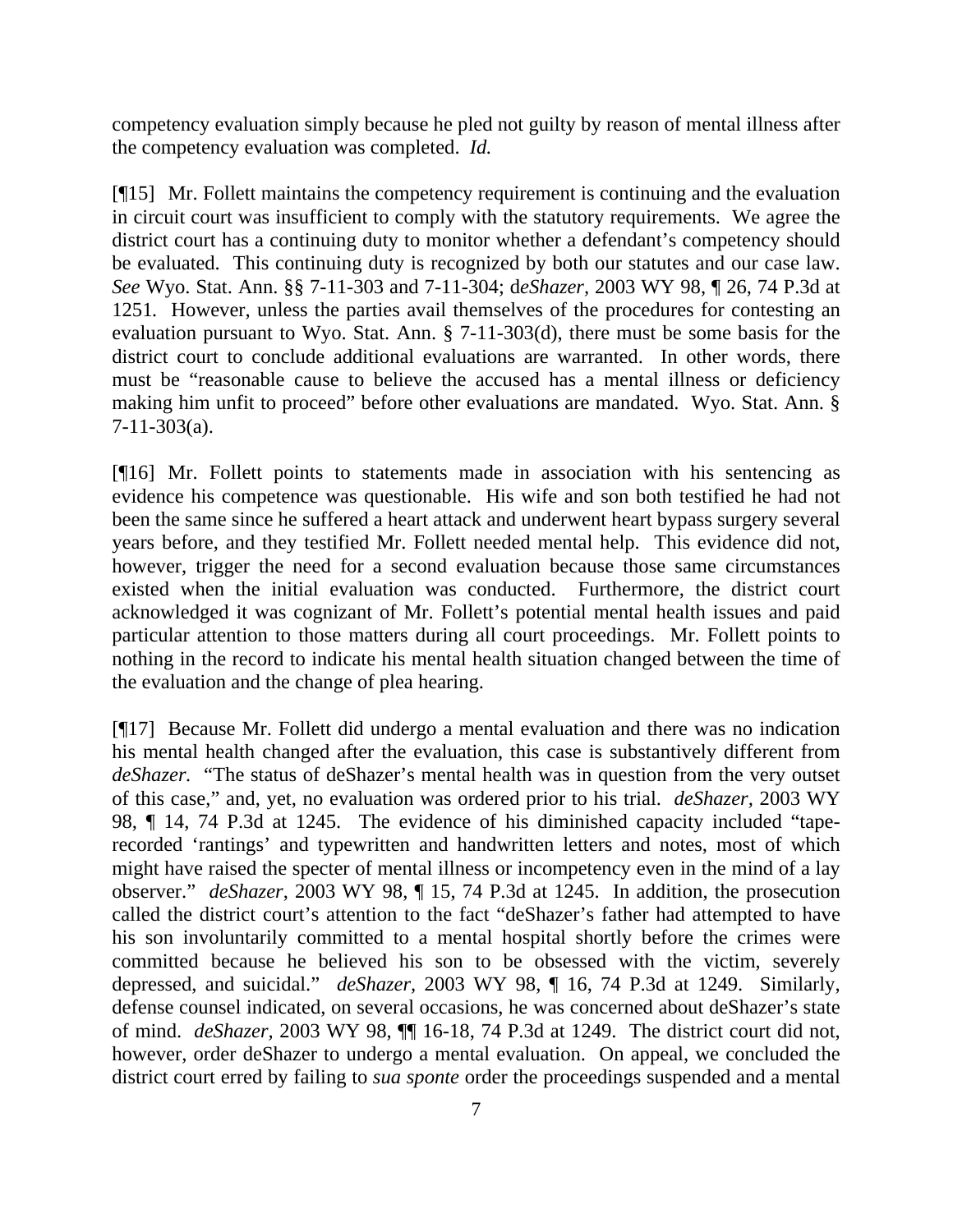health evaluation to determine whether deShazer was competent to proceed. *deShazer,*  2003 WY 98, ¶ 28, 74 P.3d at 1252. "We [held] that the circumstances presented at trial were sufficient to trigger the requirement that the district court conduct a competency hearing in order to determine if deShazer was fit to proceed." *Id.* 

[¶18] In contrast, Mr. Follett's rights were protected in this case. He underwent a mental evaluation which concluded he was competent, and he did not contest the results of the evaluation or request an additional evaluation. After the evaluation was completed, there was no new evidence suggesting Mr. Follett's capacity had diminished. We conclude the district court complied with the mental examination requirements set out in the statutes and Mr. Follett's due process rights were not violated.

### *Motion to Withdraw Guilty Plea*

[¶19] Mr. Follett maintains the district court abused its discretion by denying his motion to withdraw his guilty plea. W.R.Cr.P. 32(d) sets out the standards for withdrawal of a guilty plea.

> If a motion for withdrawal of a plea of guilty is made before sentence is imposed, the court may permit withdrawal of the plea upon a showing by the defendant of any fair and just reason. The standard for withdrawing a plea of guilty after sentencing requires the defendant to show "manifest injustice."

*Ingersoll v. State,* 2004 WY 102, ¶ 12, 96 P.3d 1046, 1051 (Wyo. 2004). *See also*, *Major v. State,* 2004 WY 4, ¶ 12, 83 P.3d 468, 473 (Wyo. 2004).

> "Manifest injustice" contemplates a "situation that is unmistakable or indisputable, was not foreseeable, and affects the substantial rights of a party." It is, in part, intended to address "a fundamental defect which inherently results in a complete miscarriage of justice or an omission inconsistent with the rudimentary demands of fair procedure." The party seeking to withdraw his plea bears the burden of demonstrating manifest injustice. Justification for this heightened standard for withdrawal of a plea after sentencing is based in the

 "practical considerations important to the proper administration of justice. Before sentencing, the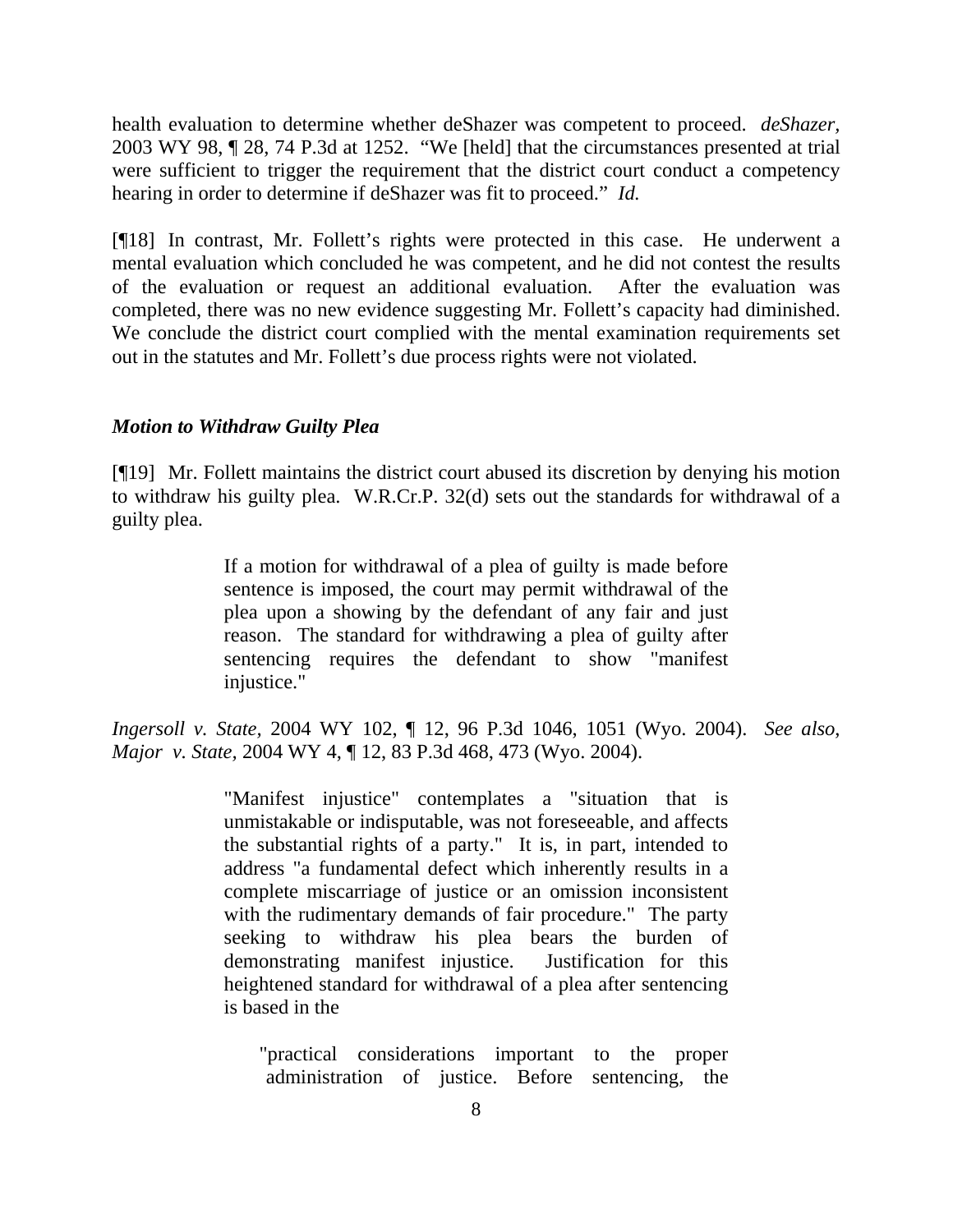inconvenience to court and prosecution resulting from a change of plea is ordinarily slight as compared with the public interest in protecting the right of the accused to trial by jury. But if a plea of guilty could be retracted with ease after sentence, the accused might be encouraged to plead guilty to test the weight of potential punishment, and withdraw the plea if the sentence were unexpectedly severe. The result would be to undermine respect for the courts and fritter away the time and painstaking effort devoted to the sentencing process."

A district court has discretion in determining whether a party has proved manifest injustice. Absent an abuse of that discretion, we will not disturb the district court's determination. A district court's decision to deny a motion to withdraw a plea "will not be reversed for an abuse of discretion so long as the district court reasonably could conclude as it did."

*Ingersoll,* 2004 WY 102, ¶ 19, 96 P.3d at 1051-52 (citations omitted).

[¶20] Mr. Follett claims he showed "manifest injustice," entitling him to withdraw his guilty plea because his plea was not knowing and voluntary. As the United States Supreme Court acknowledged in *Godinez,* the knowing and voluntary requirement for a guilty plea is distinct from a finding the defendant is competent. *Godinez,* 509 U.S. at 400-01.

> The focus of a competency inquiry is the defendant's mental capacity; the question is whether he has the *ability* to understand the proceedings. See *Drope v. Missouri,* [420 U.S. 162, 171, 43 L. Ed. 2d 103, 95 S.Ct. 896 (1975)] (defendant is incompetent if he "lacks the *capacity* to understand the nature and object of the proceedings against him") (emphasis added). The purpose of the "knowing and voluntary" inquiry, by contrast, is to determine whether the defendant actually *does* understand the significance and consequences of a particular decision and whether the decision is uncoerced. See *Faretta v. California,* [422 U.S. 806, 95 S.Ct. 2525, 45 L. Ed. 2d 562 (1974)] (defendant waiving counsel must be "made aware of the dangers and disadvantages of self-representation, so that the record will establish that 'he knows what he is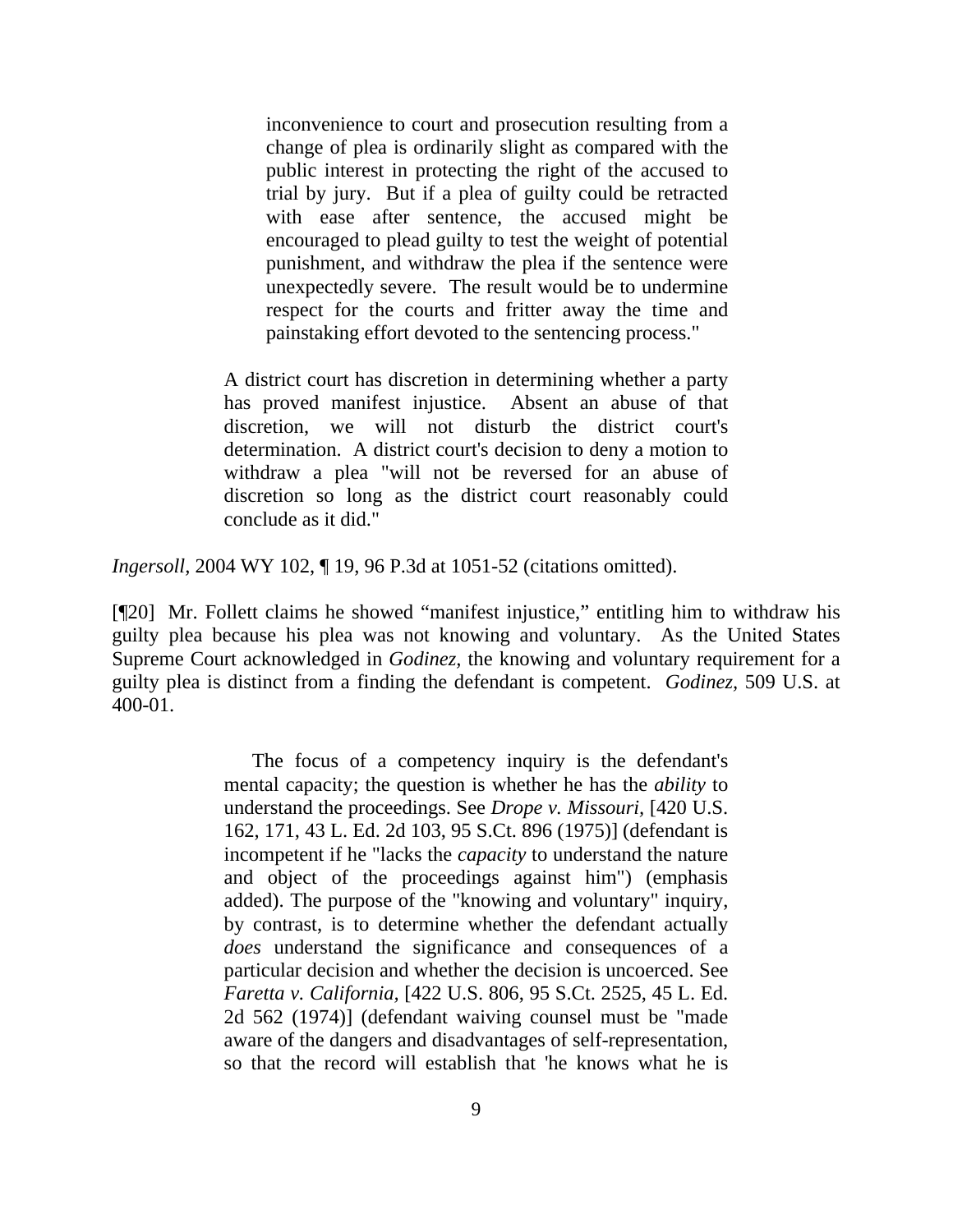doing and his choice is made with eyes open'") (quoting *Adams v. United States ex rel. McCann,* 317 U.S. 269, 279, 87 L. Ed. 268, 63 S. Ct. 236 (1942)); *Boykin v. Alabama,* 395 U.S. at 244 (defendant pleading guilty must have "a full understanding of what the plea connotes and of its consequence").

*Id.* at 401, n. 12.

[¶21] W.R.Cr.P. 11 sets forth the requirements which must be met to ensure a defendant's guilty plea is voluntary and knowing. *Major,* 2004 WY 4, ¶ 11, 83 P.3d at 472. When accepting a guilty plea, the district court must carefully follow the dictates of Rule 11. *See*, *Ingalls v. State,* 2002 WY 75, ¶ 10, 46 P.3d 856, 859 (Wyo. 2002). W.R.Cr.P. 11 states, in relevant part:

\* \* \*

 (b) *Advice to Defendant*.–Except for forfeitures on citations (Rule 3.1) and pleas entered under Rule  $43(c)(2)$ , before accepting a plea of guilty or nolo contendere to a felony or to a misdemeanor when the defendant is not represented by counsel, the court must address the defendant personally in open court and, unless the defendant has been previously advised by the court on the record and in the presence of counsel, inform the defendant of, and determine that the defendant understands, the following:

(1) The nature of the charge to which the plea is offered, the mandatory minimum penalty provided by law, if any, and the maximum possible penalty provided by law and other sanctions which could attend a conviction . . . .

\* \* \*

 (2) The defendant has the right to be represented by an attorney at every stage of the proceeding and, if necessary, one will be appointed to represent the defendant;

 (3) The defendant has the right to plead not guilty or to persist in that plea if it has already been made, the right to be tried by a jury and at that trial the right to the assistance of counsel, the right to confront and cross-examine adverse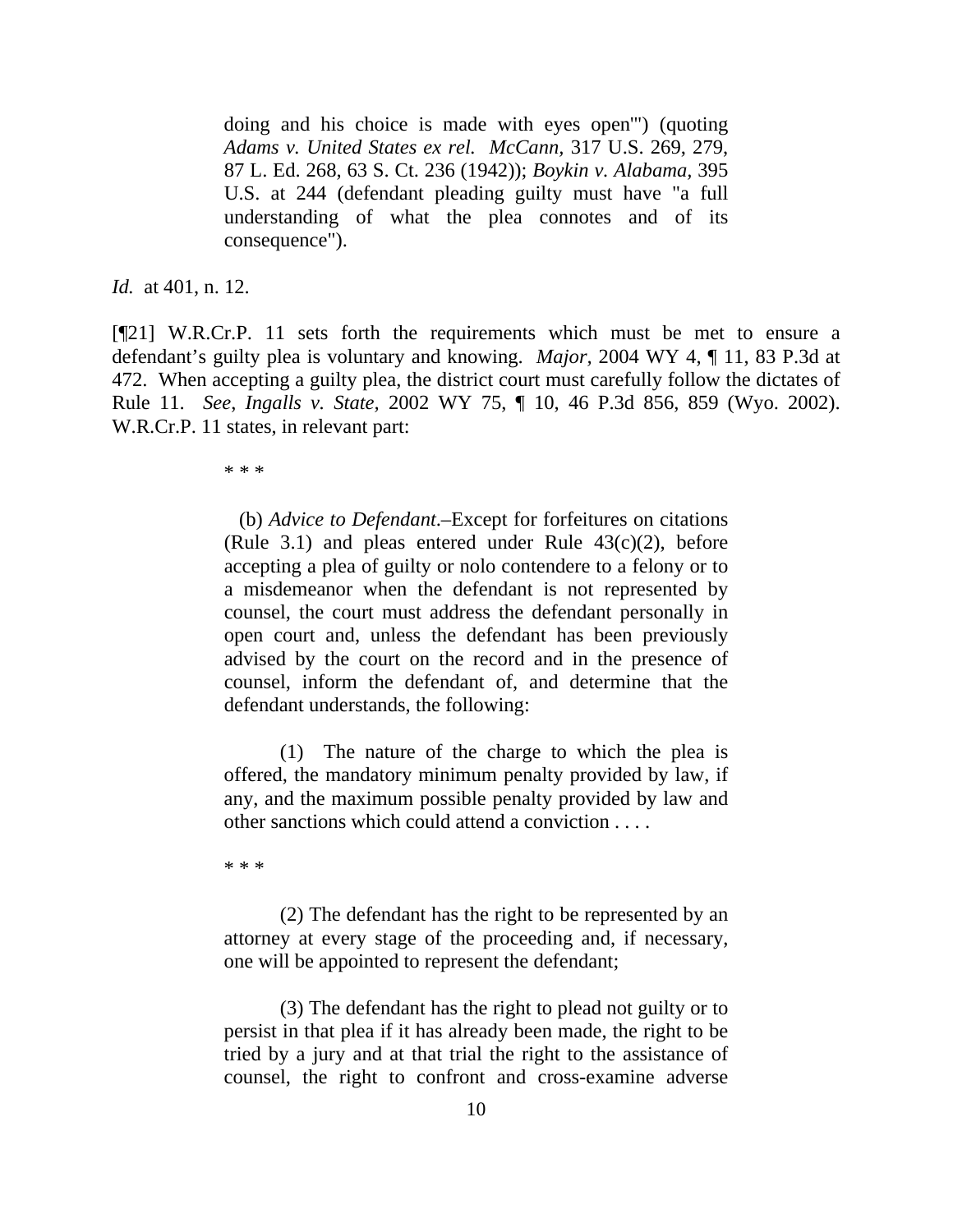witnesses, the right to court process to obtain the testimony of other witnesses, and the right against compelled selfincrimination;

 (4) If a plea of guilty or nolo contendere is accepted by the court there will not be a further trial of any kind, so that by pleading guilty or nolo contendere the defendant waives the right to a trial; and

 (5) If the court intends to question the defendant under oath, on the record, and in the presence of counsel, about the offense to which the defendant has pleaded guilty, that the defendant's answers may later be used against the defendant in a prosecution for perjury or false statement.

[¶22] Mr. Follett claims the district court did not ensure his guilty plea was made knowingly and voluntarily. In particular, he challenges the district court's failure to advise him at his change of plea hearing about: the maximum penalty associated with the charge, his right to counsel at the plea hearing, the elements of the crime, his right to plead not guilty and his right to persist with that plea to trial.

[¶23] Rule 11 requires that the defendant be informed of his rights at the time he enters a plea of guilty, **unless he has already been so advised on the record**. W.R.Cr.P. 11(b) (emphasis added). As we recognized in *McCarty v. State,* 883 P.2d 367, 373 (Wyo. 1994), "[t]he language of W.R.Cr.P. 11(b) no longer requires the district court to perfunctorily repeat information on rights and consequences which has previously been conveyed during arraignment or during other on the record proceedings in the presence of counsel." The following colloquy occurred at the change of plea hearing:

> THE COURT: I note the presence of the Defendant in the courtroom today. Mr. LaBuda is here representing him.

> > And you're privately retained, as I recall, in this case.

MR. LABUDA: Yes.

\* \* \*

THE COURT: You appeared in this court on the  $13<sup>th</sup>$ day of November of 2003. On that date I informed you that you faced a felony charge of Sexual Assault in the Third Degree, and that for that charge if you either entered a plea of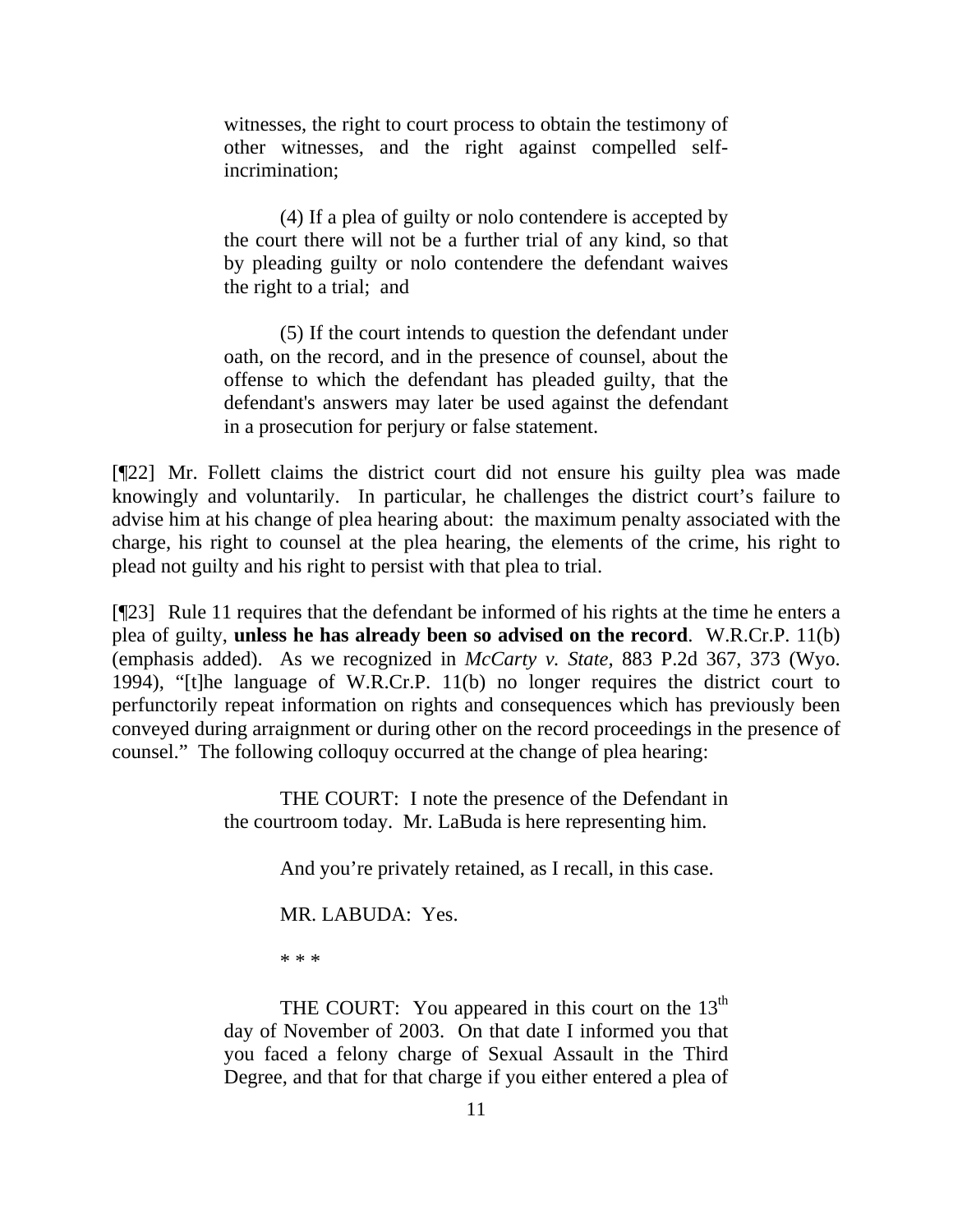guilty or were convicted of it after a trial, you were facing maximum possible penalties of 15 years in the Wyoming State Penitentiary, a \$10,000 fine or both the imprisonment and the fine combined.

 Did you understand me then and do you understand me now regarding the nature of the charge you face and the maximum possible penalties?

THE DEFENDANT: Yes, ma'am.

\* \* \*

 THE COURT: When you were here in court in November, I advised you of your constitutional rights. Do you have any questions about them today?

THE DEFENDANT: No, ma'am.

 THE COURT: Before I ask whether you're ready to plea, I have to warn you that if you plead guilty, you would be admitting all of the essential facts of the charge.

 In that event, you would be giving up the right to the presumption of innocence, the right to remain silent, the right to a trial, the right to be confronted by witnesses and to crossexamine those witnesses, and the State wouldn't have to prove any charge against you. The only issue that would remain would be the sentence to be imposed.

 Also, if you plead guilty to a felony you lose certain civil rights. If you are on probation or parole for any other crime, that could [be] revoked and you could be compelled to serve any sentence imposed for that crime, in addition to any sentence that might be imposed on this charge.

 If you plead guilty you also give up the right to object to evidence allegedly obtained in violation of your constitutional rights.

Do you understand the consequences of a guilty plea?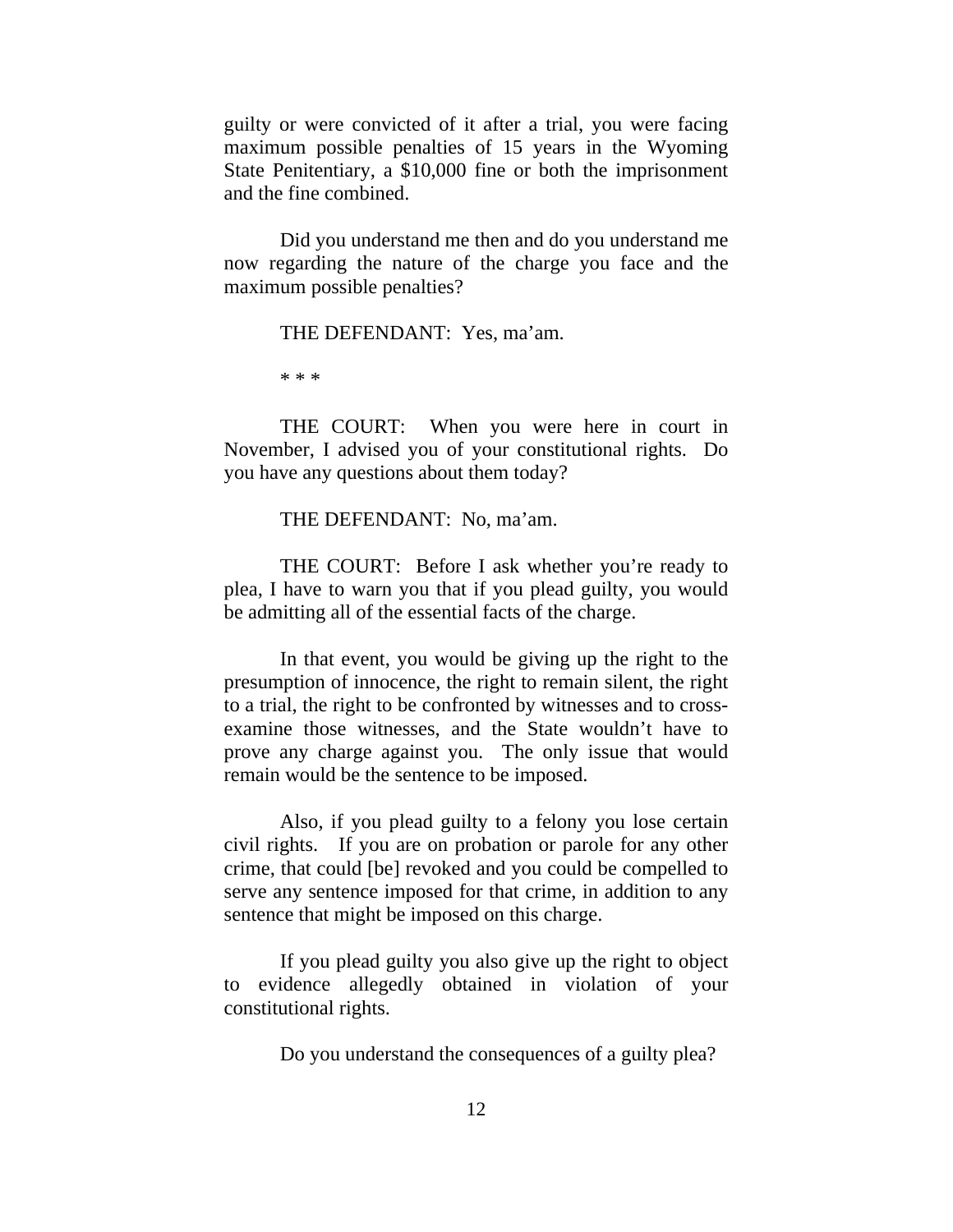THE DEFENDANT: Yes, ma'am.

THE COURT: Are you ready to plead today?

THE DEFENDANT: Yes, ma'am.

THE COURT: Will your plea be entered voluntarily?

THE DEFENDANT: Yes.

 THE COURT: Has anyone forced, threatened, or promised you anything outside of a plea agreement?

THE DEFENDANT: No, ma'am.

\* \* \*

 THE COURT: Have you talked with Mr. LaBuda about the plea that you intend to enter?

THE DEFENDANT: Yes, ma'am.

 THE COURT: Are you satisfied with his representation of you so far?

THE DEFENDANT: Yes, ma'am.

 THE COURT: If you plead guilty, Mr. Follett, you need to understand that the Court would ask you questions about the crime, which you would have to answer under oath, on the record and in the presence of your attorney, and that those answers could be used against you in this case or in any prosecution for perjury or false statement. Do you understand that?

THE DEFENDANT: Yes, ma'am.

\* \* \*

 THE COURT: All right. Mr. Follett, you face one charge of Sexual Assault, Third Degree, a felony. You've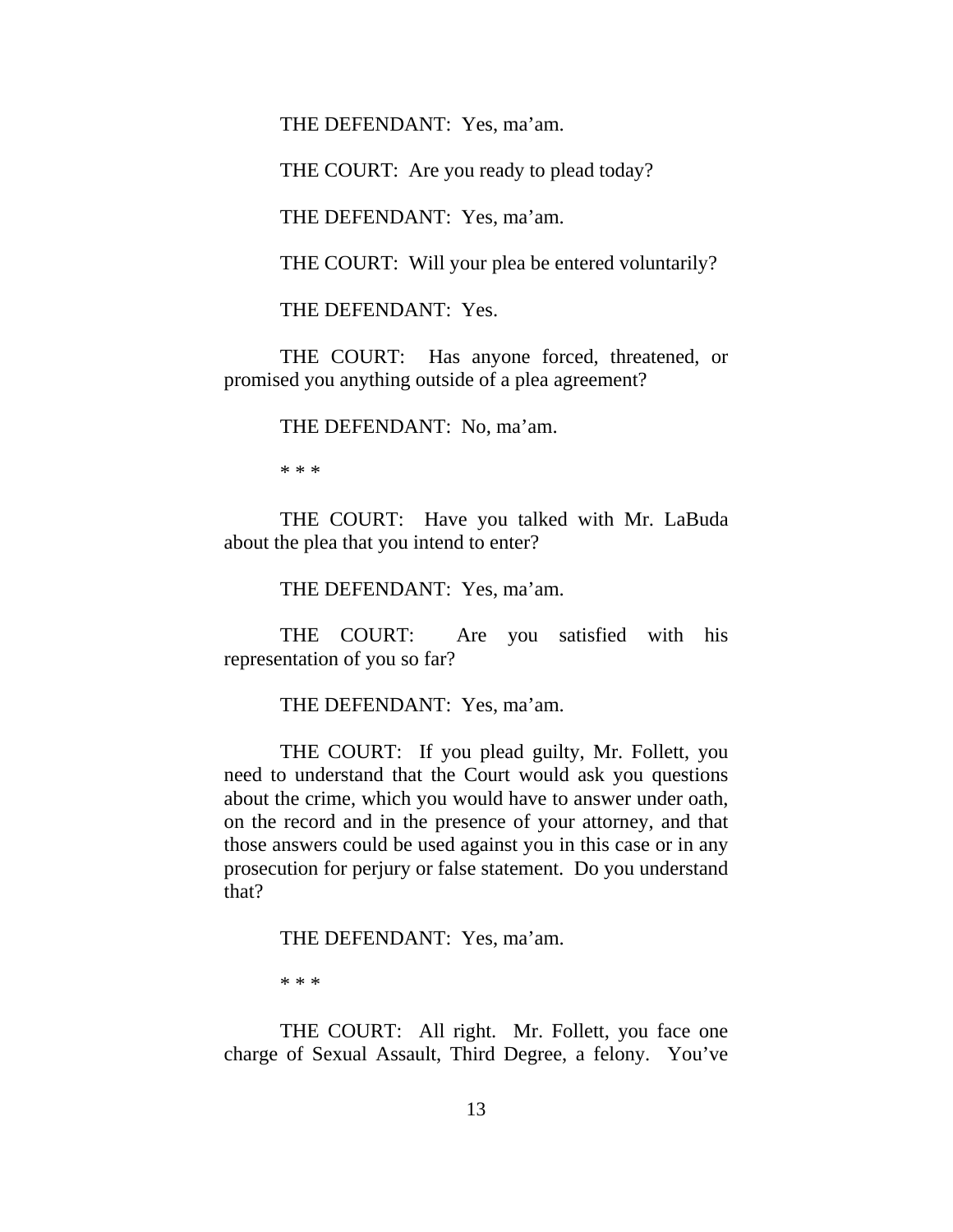entered a plea of not guilty to that on a prior date. How do you plead to it today?

THE DEFENDANT: Guilty.

[¶24] The district court then asked Mr. Follett to provide a factual basis for his guilty plea.

> THE COURT: Before accepting your plea of guilty, I have to find out if you're pleading knowingly and intelligently, and I have to establish a factual basis for your plea. The only way that I can do that is for you to tell me about this matter under oath. [oath administered].

> > \* \* \*

Mr. Follett, you need to tell me in your own words, what you did on or about mid to late July of 2003 that constitutes the felony crime of Sexual Assault, Third Degree.

THE DEFENDANT: In July of 2003, I did have sex with [the victim]. Oh, and she's under 16 years of age and I'm 65.

THE COURT: I see. And when you say you had sex with her, do you mean that you had sexual intercourse with her?

THE DEFENDANT: Yes, ma'am.

THE COURT: And you knew how old she was at the time?

THE DEFENDANT: Yes.

THE COURT: Did that happen here in Sweetwater County, Wyoming?

THE DEFENDANT: Yes, ma'am.

THE COURT: The State has filed an Affidavit in support of the Information in this case. You've told me on a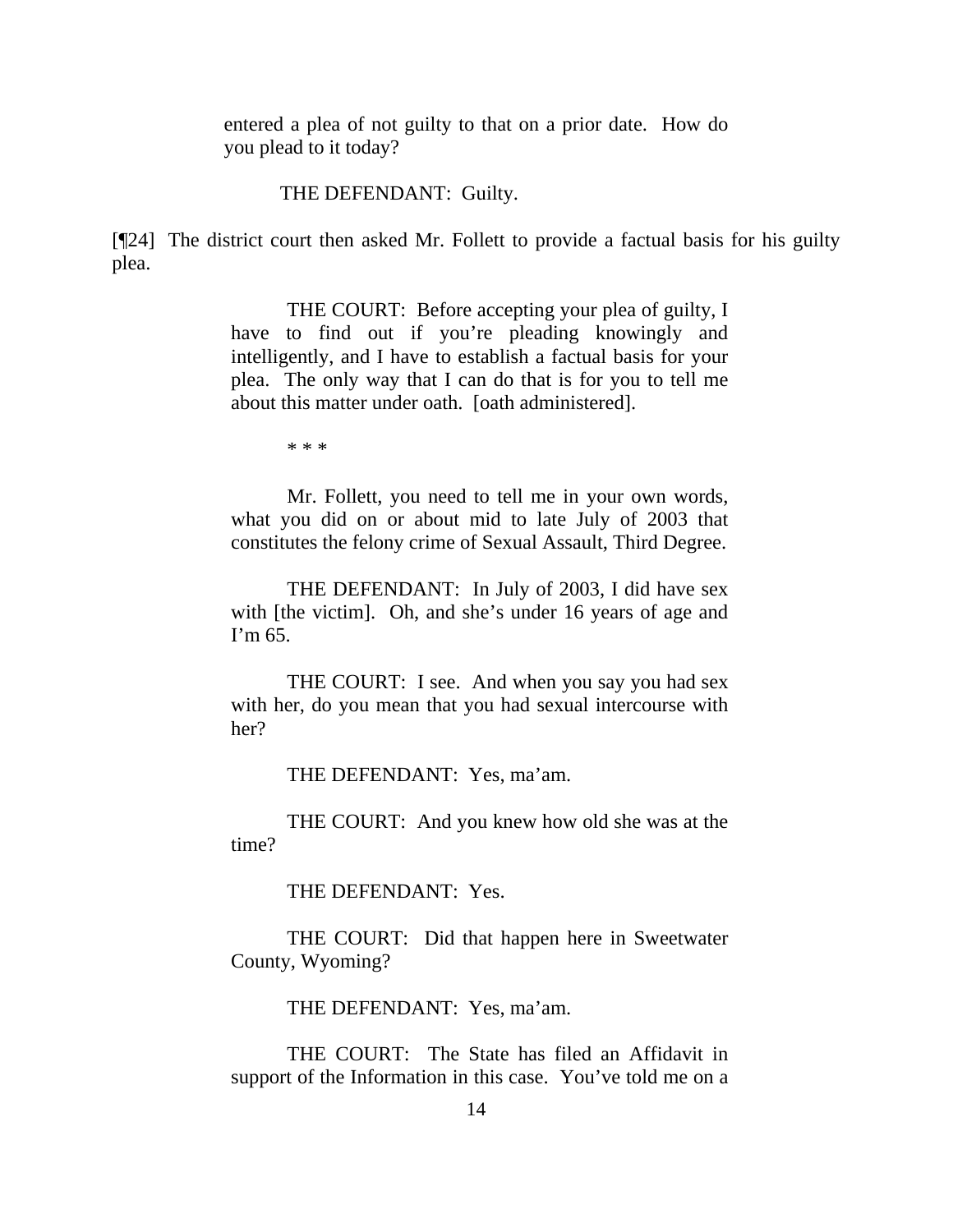prior date in November that you had read that Affidavit. Would you say that the allegations in that Affidavit are substantially correct?

THE DEFENDANT: Yes, ma'am.

\* \* \*

THE COURT: The Court finds that the Defendant is mentally alert, capable of understanding these proceedings and competent to enter his plea of guilty to the charge.

His plea has been knowingly and voluntarily made, and not the result of force or threats or promises . . . .

The plea was made after consultation with competent counsel, with whom the Defendant has indicated he is satisfied, without any improper inducement or conditions, and with an understanding of the charge and the direct consequences.

The Defendant was advised as required by Rule 11 and understood those advisements.

There is a factual basis for the plea of guilty, which the Court accepts.

[¶25] As referenced by the district court, Mr. Follett was advised of his constitutional rights at his arraignment in November 2003. At the arraignment hearing, Mr. Follett waived a complete reading of the charge; however, the district judge recited a comprehensive summary of the charge and explained the penalties associated with the charge. She specifically noted he had the right to be represented by an attorney at every stage in the proceedings and, even though Mr. Follett was represented by private counsel at that time, she informed him he could request court appointed counsel in the future if he satisfied the indigency requirements. Mr. Follett was told he would be presumed innocent throughout the proceedings and the State had the burden of proving his guilt beyond a reasonable doubt. The district judge informed him he had the right to: plead not guilty; be tried by a jury; assistance of counsel; confront and cross-examine witnesses; use court processes to obtain the testimony of witnesses; a speedy trial; and appeal all errors. The judge explained in detail his right against self-incrimination. Following her recitation of his constitutional rights, the judge specifically asked Mr. Follett if understood his rights and he responded affirmatively. The judge then carefully